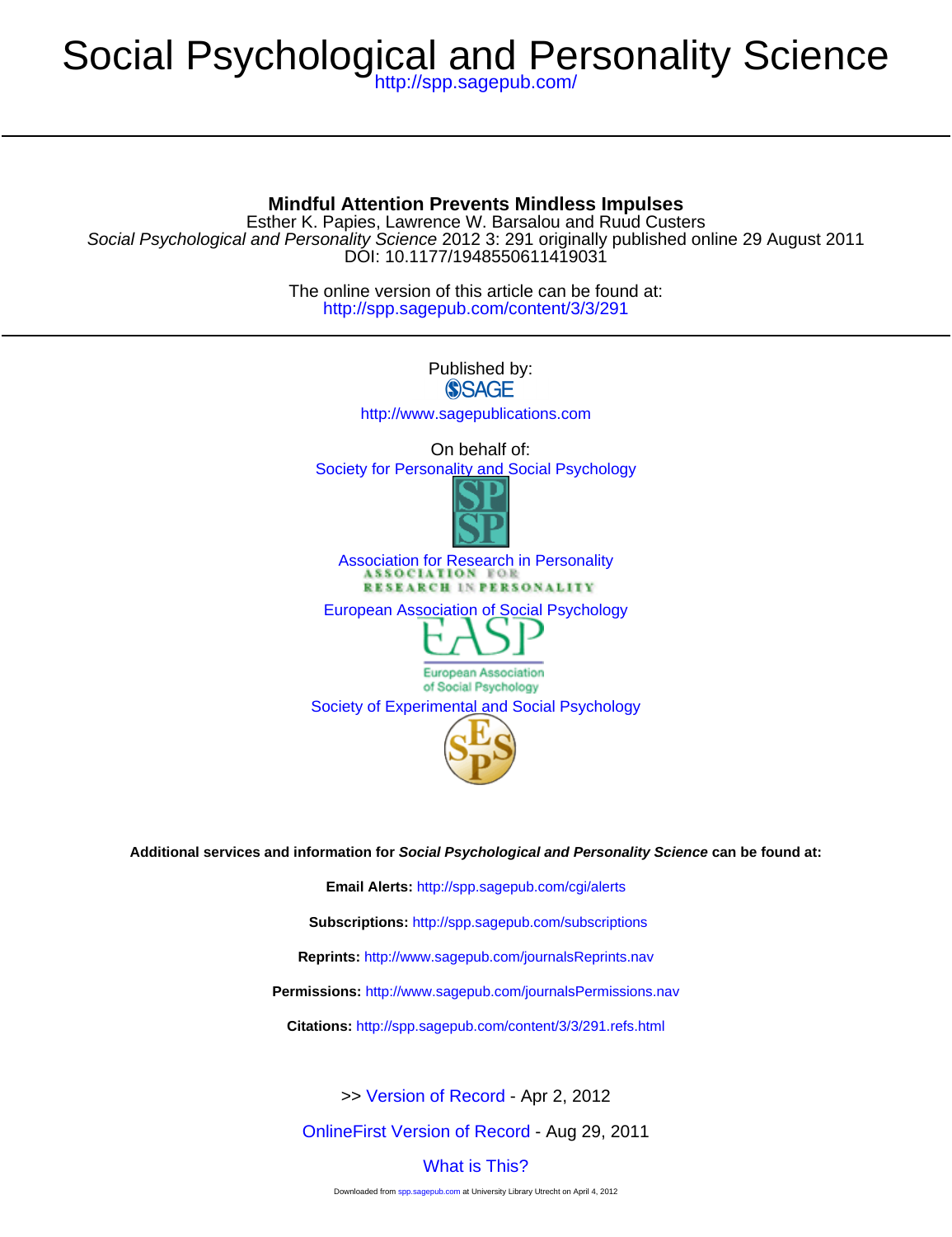## Mindful Attention Prevents Mindless Impulses

Social Psychological and Personality Science 3(3) 291-299 © The Author(s) 2012 Reprints and permission: sagepub.com/journalsPermissions.nav DOI: 10.1177/1948550611419031 http://spps.sagepub.com



## Esther K. Papies<sup>1</sup>, Lawrence W. Barsalou<sup>2</sup>, and Ruud Custers<sup>1</sup>

#### **Abstract**

Three studies illustrate that mindful attention prevents impulses toward attractive food. Participants received a brief mindfulness procedure in which they observed their reactions to external stimuli as transient mental events rather than subjectively real experiences. Participants then applied this procedure to viewing pictures of highly attractive and neutral food items. Finally, reactions to food stimuli were assessed with an implicit approach-avoidance task. Across experiments, spontaneous approach reactions elicited by attractive food were fully eliminated in the mindful attention condition compared to the control condition, in which participants viewed the same items without mindful attention. These effects were maintained over a 5-minute distraction period. Our findings suggest that mindful attention to one's own mental experiences helps to control impulsive responses and thus suggest mindfulness as a potentially powerful method for facilitating self-regulation.

#### Keywords

mindfulness, impulses, food, approach-avoidance, self-regulation

Many of our actions in daily life are influenced by the presence of attractive stimuli in our living environment, to which we often automatically react without much conscious deliberation (e.g., Strack & Deutsch, 2004). When directed at attractive items such as high-fat food or alcohol, such impulsive reactions can interfere with the long-term goals of a slim figure and good health, to name but two examples. Attractive food in particular has been shown to trigger automatic eating-oriented reactions, leading to overeating against better judgment, and ultimately to weight gain (Papies, Stroebe, & Aarts, 2007; Zheng, Lenard, Shin, & Berthoud, 2009). From the perspective of grounded cognition, these automatic impulses are fueled by spontaneous, often nonconcious mental simulations or reenactments of the actual experiences that occur while actually consuming attractive foods (Barsalou, 2008). On seeing attractive food, people may begin simulating the experience of consuming it (Simmons, Martin, & Barsalou, 2005), as well as the accompanying pleasure and reward (Barsalou, 2002, 2009). Without people purposefully or consciously imagining consumption of the food (cf. Kavanagh, Andrade, & May, 2005; Morewedge, Huh, & Vosgerau, 2010), this may evoke the actual behavior of approaching and consuming the food.

Given the abundance of attractive food to which we are exposed in our ''toxic'' environment (Hill & Peters, 1998), an important question is how the effects of these simulations toward food can be reduced. The present work takes an innovative approach to this issue and applies the ancient principle of mindfulness to controlling impulsive reactions. In three studies, we show that observing one's thoughts and reactions with

mindful attention can effectively prevent one's impulses to attractive stimuli.

Earlier research has revealed a variety of strategies for dealing with impulsive reactions to attractive stimuli, such as planning ahead (e.g., Adriaanse, de Ridder, & de Wit, 2009) or training new responses (Wiers, Rinck, Kordts, Houben, & Strack, 2010). Nevertheless, while these strategies help to overrule impulsive reactions, one's initial responses toward attractive stimuli may remain in place (Verplanken & Faes, 1999 ). Instead, we suggest that focusing on impulses directly and applying the principle of mindfulness from contemplative practices offers a powerful means of preventing these responses from occurring.

Westernized mindfulness practice has been described as ''the awareness that emerges through paying attention on purpose, in the present moment, and nonjudgmentally to the unfolding of experience moment by moment" (Kabat-Zinn, 2003). This involves paying sustained attention to one's ongoing sensory, cognitive, and emotional experience, without giving in to our natural tendency to react, elaborate, or evaluate (Bishop et al., 2004). The use of mindfulness in psychological

#### Corresponding Author:

Department of Psychology, Utrecht University, Netherlands

<sup>&</sup>lt;sup>2</sup> Department of Psychology, Emory University, Atlanta, GA, USA

Esther K. Papies, Department of Social Psychology, Utrecht University, PO BOX 80140, 3508TC Utrecht, The Netherlands. Email: e.k.papies@uu.nl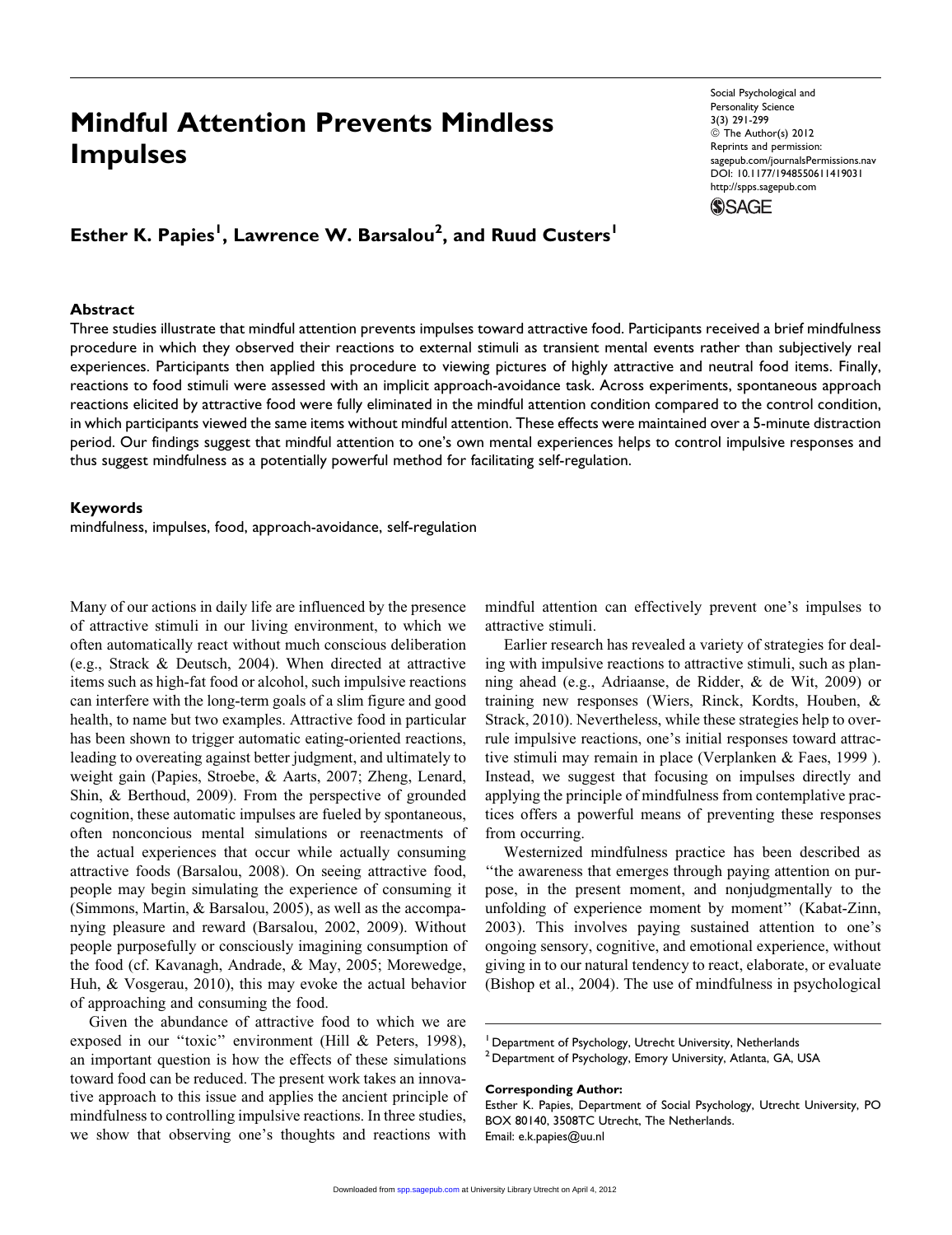interventions has increased exponentially over the last decade. Mindfulness has been shown to be effective for dealing with a variety of problems, such as depression, anxiety, cravings and substance abuse, and stress (Alberts, Mulkens, Smeets, & Thewissen, 2010; Baer, 2003; Brown & Ryan, 2003; Chambers, Gullone, & Allen, 2009; Nyklíček & Kuijpers, 2008; Shapiro, Schwartz, & Bonner, 1998; Teasdale et al., 2000), and its effects are increasingly drawing attention also in social psychology (e.g., Koole, Govorun, Cheng, & Gallucci, 2009; Niemiec et al., 2010; Wadlinger & Isacowitz, 2011).

During mindfulness training, participants learn to observe their mental experiences as such and to watch them arise and disappear. As a result, participants increasingly view memories, thoughts, and emotions as transient mental events, rather than experiencing them as subjectively real events in the moment. This increasing meta-cognitive awareness about the impermanent nature of one's thoughts has been argued to diminish the tendency to become immersed in thoughts or emotions as if they were real (Broderick, 2005; Chambers et al., 2009; Chambers, Lo, & Allen, 2008; Moore & Malinowsky, 2009; Ortner, Kilner, & Zelazo, 2007; Zeidan, Johnson, Diamond, David, & Goolkasian, 2010) and to underlie the effectiveness of mindfulness for emotion regulation (e.g., Breslin, Zack, & McMain, 2002; Teasdale, 1999; Wadlinger & Isaacowitz, 2011).

We suggest that mindfulness may also be effective for changing the way people react automatically to attractive, impulse-eliciting stimuli, such as attractive food. When exposed to attractive food, people may simulate the experience of eating it, as well as the accompanying pleasure and reward (Barsalou, 2002, 2009). Because these simulations may seem as if they are actually happening—what we refer to as subjective realism—they may evoke the actual behavior of approaching and consuming the food. One hypothesis about how mindfulness works is that it decreases the subjective realism of these mental simulations and therefore prevents the development of desire and impulses for attractive food. In other words, when one mindfully observes one's reactions to attractive food items and perceives them as passing mental states—not as seemingly real experiences—they lose their powerful potential to initiate consummatory behavior. Thus, one's initial impulses are less likely to be triggered, which may ultimately facilitate successful self-regulation.

## **Overview**

To assess whether mindful attention can diminish impulsive responses, three studies compared the reactions to attractive food of participants who completed a mindfulness procedure, which focused on observing one's thoughts as they arise and disappear, to those of participants in a control condition who viewed the same food items without mindful attention. Notably, participants were not practiced meditators, nor did they complete the typical mindfulness training program that lasts 8 weeks (Kabat-Zinn, 1990). Based on the principles of this program, however, our participants were taught to observe their

mental reactions to external stimuli and to recognize them as transient mental events, rather than viewing them as reflections of reality (Kabat-Zinn, 1990). We refer to this way of observing one's thoughts as mindful attention. In three studies, we tested the hypothesis that thus observing one's thoughts prevents spontaneous approach reactions to attractive, impulse-eliciting stimuli.

Participants practiced applying mindful attention while viewing different pictures of daily life, including attractive and neutral food stimuli. As a reflection of impulses toward food, we then assessed participants' response latencies when reacting to attractive food items in an approach-avoidance task. Here, participants viewed an attractive or neutral food picture inside a blue or a purple frame and moved the picture toward themselves or away based on the frame's color (cf. de Houwer, Crombez, Bayens, & Hermans, 2001). If, for example, the blue frame signaled approach, participants pressed a response key that moved the picture toward them. When an attractive food appeared in the blue frame, we predicted that the food would trigger a spontaneous approach response in control participants, who have merely been exposed to attractive food items. Because this impulsive response is congruent with the approach response that the blue frame signals, relatively fast responses should result. Conversely, when an attractive food appeared inside the purple frame that signaled an avoidance response, the impulsive approach response to the food is incongruent with the avoidance response to the frame, thereby producing relatively slow responses. Neutral foods, on the other hand, should trigger no initial approach reaction, thereby producing equal response latencies on approach and avoidance trials.

Most importantly, we predicted that mindful attention training would reduce or possibly eliminate participants' approach bias to attractive foods, compared to the control condition. In other words, mindful attention participants should respond to attractive food pictures in the same unbiased manner that they respond to neutral pictures.

## Study 1

This study provides an initial test of our mindful attention procedure to prevent participants' approach bias to attractive food.

### Method

#### Participants and Design

Forty students participated for course credit or  $\epsilon$ 3. The study had a 2 (condition: Control vs. Mindful Attention)  $\times$  2 (food type: Attractive vs. Neutral; within participants)  $\times$  2 (response: Approach vs. Avoidance; within participants) design.

#### Procedure

All studies took place in individual cubicles. Participants were not made aware that our studies dealt with mindfulness or meditation and were randomly assigned to conditions. Both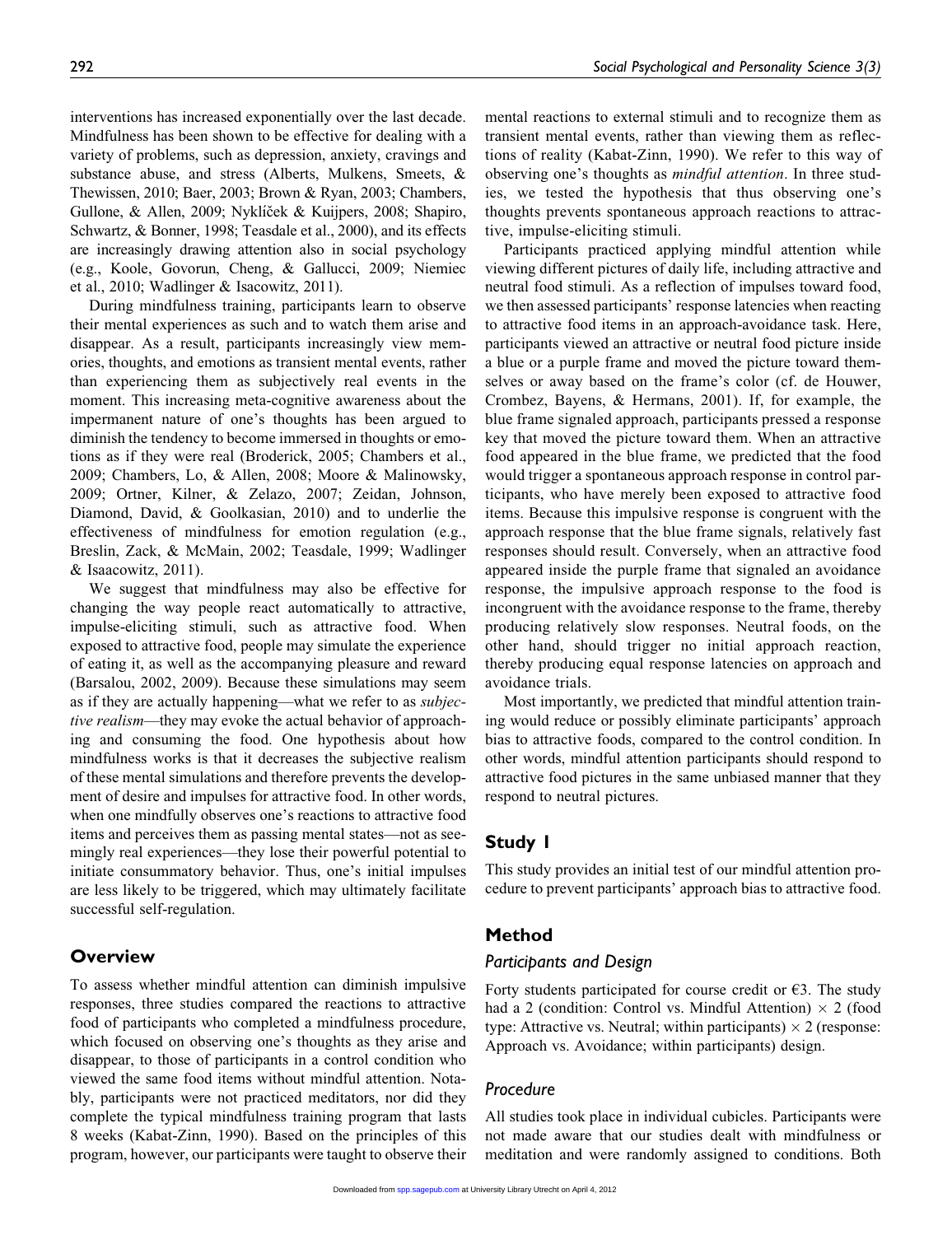procedures contained 5 pictures of attractive food (e.g., fries, pizza), 5 pictures of neutral food (e.g., raisins, cucumber), and 10 International affective picture system (IAPS; Lang, Bradley, & Cuthbert, 2008) filler pictures (see Appendix A found online at http://spps.sagepub.com/supplemental). Participants then performed the critical approach-avoidance task, and we briefly assessed concern for dieting by means of a 6-item scale (Herman & Polivy, 1980; see Papies et al., 2007). The complete study took about 20 minutes, before participants were paid, thanked, and debriefed.

Mindful attention instructions. Participants were told that they would view a number of pictures, to which they would probably experience all kinds of reactions, such as liking or disliking, imagining being there, or wanting to have what is in the picture. They were asked to consider the character of their thoughts and reactions to these pictures and to try to imagine that thoughts are constructions of the mind, which appear and disappear. Because reactions to external stimuli differ considerably between people and between situations, these reactions are not really part of the pictures, but rather what the mind happened to make of them at that moment. Thus, participants were asked to observe their thoughts as transient states of mind.<sup>1</sup>

Participants were then asked to apply this principle while viewing a number of pictures and to simply observe their reactions, without suppressing or avoiding them. Participants received 20 practice pictures one at a time (see Appendix A), with a brief summary of the instructions above each. After 5 sec, participants could press the space bar for the next picture. Following this practice block, participants were briefly reminded of the instructions and asked to apply this procedure again to our critical set of pictures (5 attractive and 5 neutral food pictures; 10 IAPS filler pictures), presented in a random order.

Control instructions. Control participants were told that they would perform a ''visual perception task'' and were asked to ''completely experience'' and ''get immersed'' in the pictures they would see. These instructions were presented in similar style and length as the mindful attention instructions and also applied to both sets of pictures. Again, each picture was presented for 5 sec.

Approach-avoidance task. This was introduced as a new and different part of the experiment. Pictures were presented inside a blue or purple frame, and participants were instructed to respond as quickly and accurately as possible. Specifically participants made a single press on one arrow key to ''move toward the picture'' when it appeared inside a blue (purple) frame, and pressed another arrow key to ''move away from the picture'' when it appeared inside a purple (blue) frame (counterbalanced between participants). After each response, the picture grew (shrank), thus simulating approach (avoidance; Bamford & Ward, 2008).

After a practice task (20 unrelated trials), the actual task included the 20 food and filler pictures studied in the main phase of the mindfulness or control procedure, as well as 10 additional filler pictures of other food items, to make the task



Figure 1. Response latencies for approach and avoidance reactions toward food pictures (Study 1; in all figures, error bars represent standard errors of the mean.).

more varied and challenging for participants (see Appendix). Each picture was presented four times: twice as an approachtrial, and twice as an avoidance trial, all in random order.

#### Results

Response latencies for incorrect responses, along with latencies more than 3 standard deviations (SDs) from the mean, were excluded from analyses (5.44% of responses). Response latencies were analyzed in a 2 (condition: Mindful Attention vs. Control)  $\times$  2 (food type: Attractive vs. Neutral)  $\times$  2 (response: Approach vs. Avoid) analysis of variance (ANOVA). As Figure 1 illustrates, results<sup>2</sup> revealed the predicted interaction of Condition, Food Type, and Response,  $F(1, 38) = 13.12$ ,  $p = .001, \eta_{\text{p}}^2 = .26.$ 

We then examined the effects of food type and response in the control condition and the mindful attention condition separately. In the control condition, there was a main effect of response,  $F(1, 19) = 6.30, p = .02, \eta^2_p = .25$ , qualified by a 2-way interaction with Food Type,  $F(1, 19) = 8.61, p = .009$ ,  $\eta_{\text{p}}^2$  = .31. Approach responses were faster than avoidance responses with regard to attractive food,  $F(1, 19) = 14.99$ ,  $p = .001$ ,  $\eta_p^2 = .44$ , but not with regard to neutral food,  $F(1, 19) = .11, p = .75, \eta^2_p = .006$ . Thus, as expected, control participants had an approach bias toward attractive but not toward neutral food.

In the mindful attention condition, there was also a 2-way interaction of Food Type and Response,  $F(1, 19) = 4.55$ ,  $p = .046$ ,  $\eta^2$ <sub>p</sub> = .19. In contrast to the control condition, participants were somewhat faster to approach than to avoid neutral food,  $F(1, 19) = 2.86$ ,  $p = .11$ ,  $\eta_{p}^{2} = .13$ , although this simple main effect did not reach significance. As predicted, participants were not faster to approach than to avoid attractive food,  $F(1, 19) = .39, p = .54, \eta^{2}_{p} = .02$ . Thus, mindful attention participants did not have an approach bias toward attractive food and even had a slight approach bias toward neutral food.

Additional analyses of response latencies on filler trials with IAPS pictures and other food items revealed only a marginally significant effect of response on response latencies toward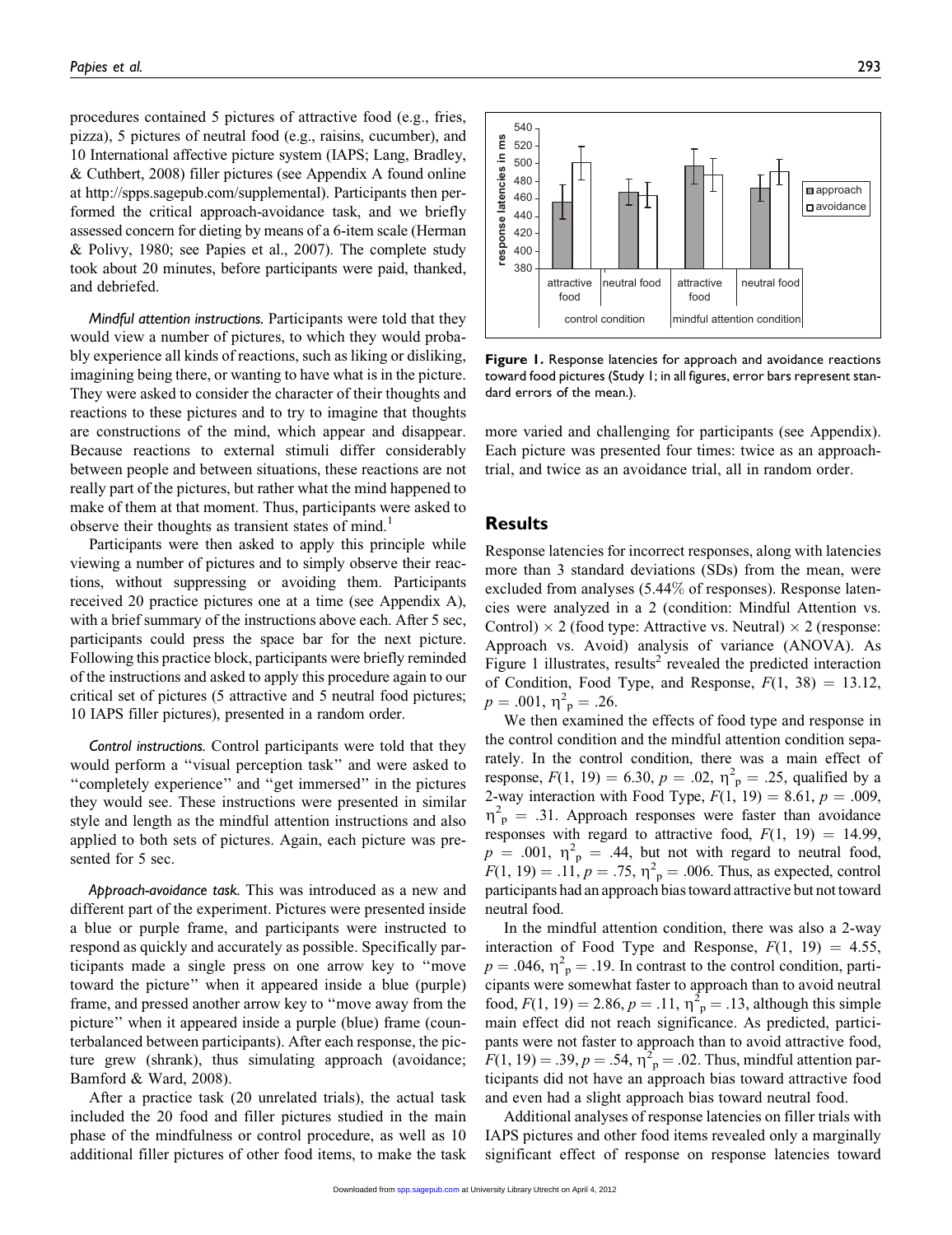IAPS pictures,  $F(1, 38) = 4.09$ ,  $p = .05$ ,  $\eta_p^2 = .097$ , such that approach was faster than avoidance (all other  $ps > .15$ ). Similarly, for filler food items, there was only the same main effect of response,  $F(1, 38) = 4.42$ ,  $p = .04$ ,  $\eta_{\text{p}}^2 = .10$ , and no other effects were significant, including the interaction of Response and Condition (all  $ps > .19$ ).

These effects were not qualified by participants' scores on the concern for dieting scale, all  $ps > .28$ , which suggest that the effects of mindful attention occur independent of participants' dieting goals. There was no overall effect of mindful attention on reaction times ( $p > .64$ ) or error rates ( $p > .25$ ) relative to the control condition.

#### Study 2

Study 1 provided initial evidence that observing one's reactions to food pictures with mindful attention can reduce—and indeed eliminate—impulsive reactions compared to a control condition: while control participants displayed an approach bias toward attractive food, this effect was absent for mindful attention participants. In Study 2, we aimed to corroborate and extend this evidence. Study 2a used a different control condition, which asked participants to simply look at the pictures, rather than to ''completely experience'' them. We reasoned that this should be sufficient to trigger spontaneous mental simulations of actually consuming the food in control participants, which should result in an approach bias to attractive, compared to neutral food. Moreover, we investigated whether the mindful attention effect is short-lived, only carrying over immediately from the training to the approach-avoidance task, or whether it persists over a distraction period. Thus, we included a demanding filler task before assessing approachavoidance responses.

Study 2b used a different control condition, in which participants merely completed the approach-avoidance task, without having been exposed to the food pictures. This allows us to test whether the approach bias to attractive food is preexisting or develops during the exposure to the pictures, and thus, whether mindful attention reduces existing impulses or prevents their development.

#### Method

Fifty-five students participated in each study. The mindful attention condition was the same as in Study 1.

#### Study 2a

Control participants first performed a visual filler task and were then asked to simply look at the same critical and filler pictures as in the mindful attention condition, with each picture on screen for at least 5 seconds. Together, this procedure took as long as the mindful attention procedure. All participants then completed demanding, unrelated filler tasks<sup>3</sup> for about 5 min followed by the approach-avoidance task, which contained the 10 critical food pictures and the 10 IAPS filler pictures.



Figure 2. Response latencies on approach and avoidance trials to attractive and neutral food in two different control conditions (top panel) and after practicing mindful attention (bottom panel).

#### Results

Analyses revealed a marginally significant effect of response, F  $(1, 53) = 3.68, p = .06, \eta^2_p = .07$ , qualified by the predicted interaction of Food Type, Response, and Condition,  $F(1, 53)$  $= 3.91, p = .05, \eta_{p}^{2} = .07.$ 

To test our specific hypotheses, we examined the effects of food type and response in both conditions separately. As Figure 2 (top panel) illustrates, in the exposure control condition, there was a 2-way interaction of Response with Food Type,  $F(1, 24) = 5.97, p = .022, \eta^2_p = .199$ , such that approach responses were faster than avoidance responses with regard to attractive food,  $F(1, 24) = 7.05$ ,  $p = .01$ ,  $\overline{p}_p^2 = .23$ , but not with regard to neutral food,  $F(1, 24) = .002$ ,  $p = .97$ ,  $\eta^2_{\text{p}} = .00$ . Thus, as in Study 1, participants in the exposure control condition had an approach bias toward attractive food.

In the mindful attention condition, there was only a marginal main effect of food type,  $F(1, 29) = 3.66$ ,  $p = .07$ ,  $\eta_p^2 = .11$ , such that responses were somewhat slower to attractive than to neutral food. The 2-way interaction of Food Type and Response, however, was not significant,  $F(1, 29) = .12, p = .73$ ,  $\eta^2$ <sub>p</sub> = .004 (Figure 2, bottom panel). Thus, as in Study 1, mindful attention participants did not have an approach bias toward attractive food, in contrast to control participants.

#### Method Study 2b

Control participants completed only the approach-avoidance task, while mindfulness participants completed the mindful attention procedure followed by the approach-avoidance task.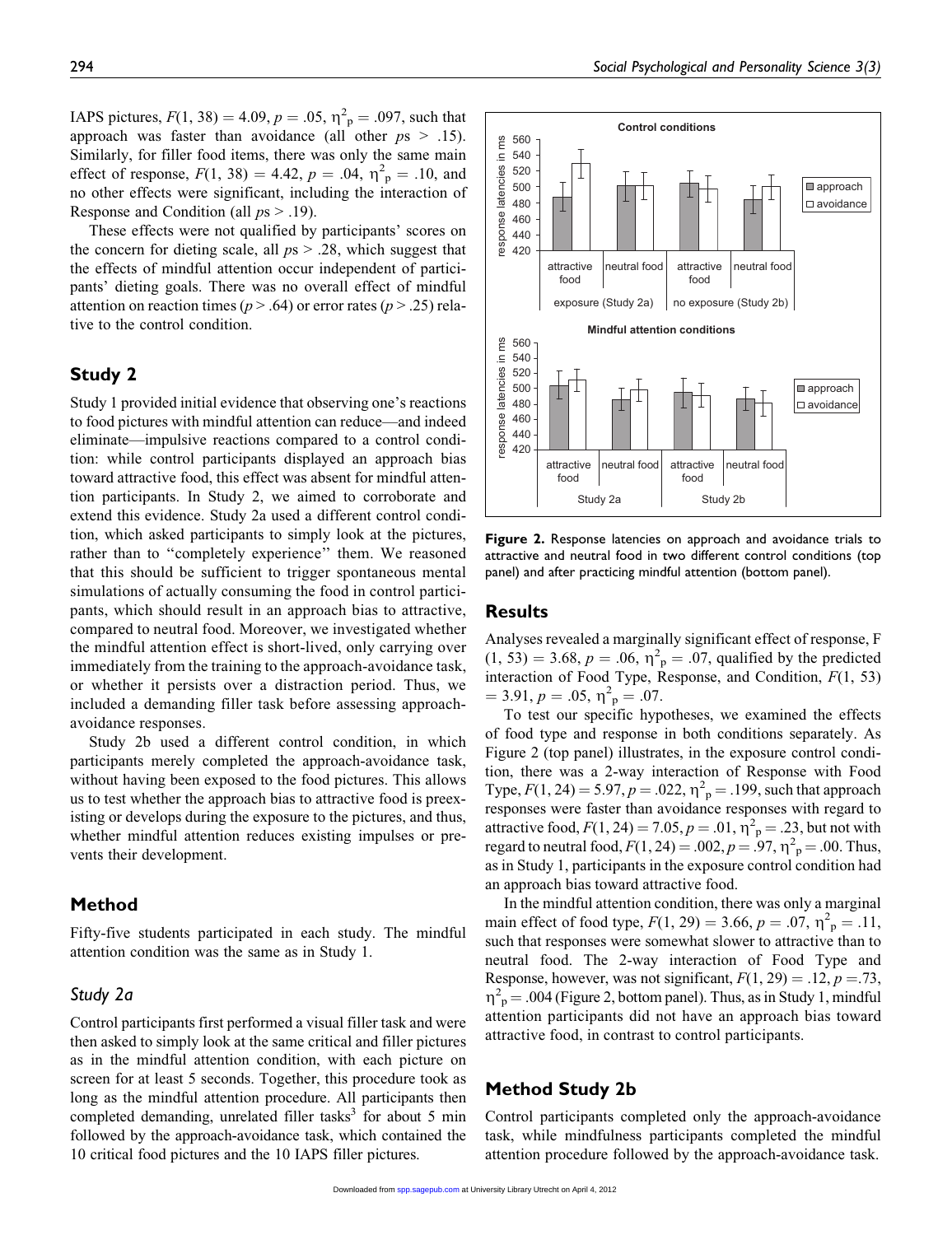#### **Results**

Analyses of response latencies in the approach-avoidance task of Study 2b revealed no significant effects, all  $ps > .15$ , and in particular, no 3-way interaction of Food Type, Response, and Condition,  $F(1, 53) = 1.19, p = .28, \eta^2_p = .02$ , suggesting that approach and avoidance reactions to attractive and neutral food were equally fast in both conditions.

We then proceeded to analyze response latencies in Studies 2a and 2b jointly within one design, including Study (2a vs. 2b) as an additional factor. This revealed a 4-way interaction of Study, Food Type, Response, and Condition,  $F(1, 106) =$ 4.79,  $p = .031$ ,  $\eta^2$ <sub>p</sub> = .043. In order to further examine this interaction, we analyzed the effect of Study, Food Type, and Response in both types of conditions separately.

When analyzing response latencies in the two control conditions, there was a significant a 3-way interaction of Food Type, Response, and Study,  $F(1, 51) = 7.00, p = .001, \eta_{p}^{2} = .121,$ which is displayed in Figure 2 (top panel). Further analyses revealed that only in the exposure-control condition of Study 2a, the interaction of Food Type and Response was significant,  $F(1, 24) = 5.97, p = .022, \eta^2_p = .199$ , reflecting an approach bias to attractive food. This interaction was absent in the noexposure control condition of Study 2b,  $F(1, 24) = 1.73$ ,  $p =$ .20,  $\eta^2$ <sub>p</sub> = .06. This clearly indicates that the approach bias to attractive food is not preexisting but builds up during the exposure to the food items.

In the mindfulness conditions, there was only an effect of food type,  $F(1, 55) = 4.48$ ,  $p = .039$ ,  $\eta_{\text{p}}^2 = .075$ , such that responses to neutral food were somewhat faster than to attractive food. As expected, no other effects were significant, and most importantly, there was no interaction with Study,  $F(1, 1)$ 55) = .13,  $p = .72$ ,  $\eta_p^2 = .002$  (Figure 1, bottom panel). This indicates the two mindful attention conditions did not differ from each other.

In summary, Study 2 shows that participants develop an approach bias toward attractive food during exposure to the food items, consistent with research on how motivation for food develops (e.g., Berridge, 2001; Cornell, Rodin, & Weingarten, 1989; Fedoroff, Polivy, & Herman, 1997; Papies, Stroebe, & Aarts, 2008). Mindfully observing one's reactions during this exposure, however, prevents the creation of food impulses.

#### Study 3

Study 3 examined whether mindful attention also reduces reactions to novel food stimuli, on which participants had not directly applied mindful attention during the training phase. This may help to distinguish whether mindful attention works as a memory-based effect for specific stimuli, or rather by affecting participants' mind-set. We included two sets of equally highly palatable and clearly neutral food pictures to test our hypothesis that the effect of mindful attention generalizes to novel, equally attractive food stimuli. As described below, one set, studied during training, served as the ''old''



Figure 3. Response latencies for approach and avoidance reactions toward trained and novel food pictures in the control condition (top panel) and mindful attention condition (bottom panel).

items on the critical test, whereas the other set served as the "novel" items.

#### Method

Fifty students participated. We again used the ''completely experience'' control condition, as in Study 1. The approachavoidance task now included 10 novel attractive and neutral food pictures in addition to the initial food pictures. A pilot study  $(N = 56)$  revealed no differences in attractiveness between the two sets of attractive items or the two sets of neutral items, both  $F < .21$ . Attractive and neutral items differed significantly,  $F(1, 55) = 180.88, p < .001, \eta_{p}^{2} = .76$  (initial set), and  $F(1, 55) = 236.22, p < .001, \eta^2_p = .81$  (novel set), and the interaction between Food Type and Set was not significant,  $p > .58$ .

#### Results

Response latencies were analyzed in a 2 (Food Type: Attractive vs. Neutral)  $\times$  2 (Condition: Mindful Attention vs. Control)  $\times$ 2 (Set Of Pictures: Trained vs. Novel)  $\times$  2 (Response: Approach vs. Avoidance) ANOVA. This revealed only a 3 way interaction of Food Type, Response, and Training Condition,  $F(1, 48) = 6.22$ ,  $p = .02$ ,  $\eta_{p}^{2} = .12$ , illustrated in Figure 3. This three-way interaction was not qualified by a four-way interaction with picture set,  $F(1, 48) = .40, p = .53$ ,  $\eta^2$  p = .0084, suggesting that the effect of mindful attention occurred for both practiced pictures and novel pictures.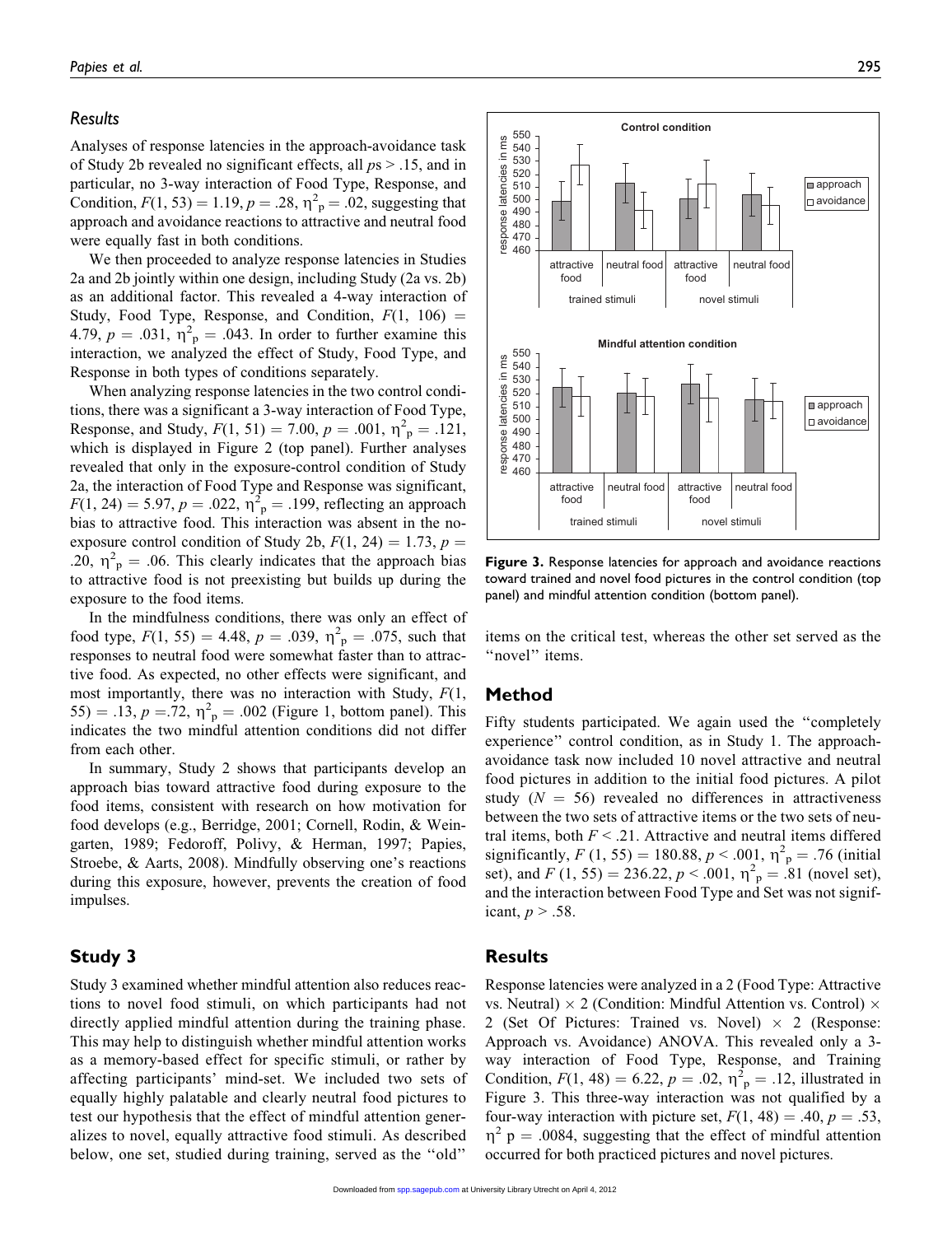To further examine this 3-way interaction, we examined the effects of food type, response, and picture set in both conditions separately. In the control condition, this revealed the predicted interaction of Food Type and Response,  $F(1, 23) = 9.46$ ,  $p =$ .005,  $\eta_{\text{p}}^2 = .29$ , which was not qualified by picture set,  $F(1, 1)$  $(23) = 2.01, p = .17, \eta^2_p = .08$  (see Figure 3, top panel). Even though this indicates that the approach bias to attractive food is similar for trained and novel pictures, we tested the interaction of Food Type and Response for both sets separately. This interaction was highly significant for trained pictures,  $F(1, 23) =$ 7.41,  $p = .012$ ,  $\eta^2$ <sub>p</sub> = .24, with approach reactions faster than avoidance reactions only with regard to attractive food,  $F(1, 1)$ 23) = 5.49,  $p = .03$ ,  $\eta_p^2 = .19$ , rather than neutral food,  $p >$ .16. The interaction of Food Type and Response was marginally significant for novel pictures,  $F(1, 23) = 3.00, p = .097, \eta^2_{\text{p}} =$ .12, with both simple main effects not significant,  $p > .4$ .

In the mindful attention condition, no effects were significant, all  $ps > .53$  (Figure 3, bottom panel). Indeed, the pattern of means shows that there is no approach bias to attractive food and that responses to trained and novel stimuli in this condition are virtually identical.

Thus, control participants again had an approach bias toward pictures of attractive food, which seemed to be less pronounced for novel pictures. In line with Study 2, this suggests that viewing attractive food items enhances the approach bias toward them, possibly because participants mentally simulate actually eating them (Kavanagh et al., 2005; Simmons et al., 2005). Importantly, mindful attention participants did not show an approach bias for either trained or novel pictures of attractive food, suggesting that viewing attractive food with mindful attention changed automatic responses toward both sets of food items in a similar way.

Analyses of response latencies on filler trials with IAPS pictures revealed only an interaction of Picture Type and Response,  $F(1, 48) = 6.73$ ,  $p = .01$ ,  $\eta_p^2 = .12$ , such that participants were faster to approach than to avoid positive pictures,  $F(1, 48) = 6.76, p = .01, \eta_{p}^{2} = .12$ , but not negative pictures,  $F(1, 48) = 1.95, p = .17, \eta_{p}^{2} = .04.$ 

#### General Discussion

Three studies applied the principles of mindfulness to show that mindful attention can prevent spontaneous approach reactions toward attractive food. After participants in the mindful attention condition observed their spontaneous reactions to food stimuli as transient mental events rather than as subjectively real experiences, they did not display impulsive reactions toward attractive food. This effect occurred systematically in three studies, in comparison with two different control conditions, persisted over a distraction period of 5 min, and was independent of participants' goal of dieting. Applying the mindful attention strategy most strongly reduced impulses toward the specific stimuli studied, but participants also displayed no approach bias to novel attractive food. This may indicate that the effect of mindful attention spreads to similar stimuli, or alternatively, that mindful attention induces a mind-set which diminishes impulsive responses to food.

Our studies provide initial evidence that creating metacognitive insight into one's impulsive responses as transient mental events may disrupt impulsive responses. These findings are in line with recent work showing that even brief mindfulness manipulations can reduce interference from negative emotional stimuli and facilitate emotion regulation (e.g., Erisman & Roemer, 2010). In contrast to earlier studies, however, our work did not assess the affect reported following emotional or distressing experiences. Rather, we focused on impulsive reactions to appetitive stimuli, reflected in an implicit measure of approach bias, which was based on reactions most likely too fast to be controlled consciously (de Houwer & Moors, 2007). In addition, to our knowledge, this is the first demonstration that a mindfulness manipulation can be used to change responses to attractive, impulse-eliciting stimuli. While our work suggests that a complete mindfulness training may not always be necessary to obtain powerful effects of mindfulness, more extensive attentional training may produce significant additional benefits, making it possible to automatize mindful attention as a mode of thought that can be triggered habitually in response to mental simulations of consuming attractive stimuli that seem subjectively real.

While we did not examine the effects of our brief training on actual eating behavior, earlier research has shown that approach biases toward attractive stimuli are related to selfregulatory failures in different domains (e.g., Fishbach & Shah, 2006; Hofmann, Friese, & Geschwendner, 2009), and that reducing approach biases facilitates self-regulation (e.g., Wiers et al., 2010). Therefore, we suggest that mindful attention may indeed enhance self-regulation in environments where one is regularly exposed to attractive stimuli that may otherwise trigger spontaneous consummatory impulses, an important topic for future studies.

Our studies revealed no systematic approach-avoidance effects with regard to positive and negative nonfood pictures, which may be related to the fact that they mostly displayed scenes which do not directly trigger approach impulses (e.g., smokestacks, sunset; cf. Wentura, Rothermund, & Bak, 2000), and also that we did not draw attention to evaluating the stimuli, which has been shown to facilitate congruence effects in approach-avoidance tasks (Rotteveel and Phaf, 2004). Another important goal for future studies is to assess the effects of mindful attention with different dependent variables and with nonfood stimuli, examining its breadth and boundary conditions.

In contrast with earlier work on the limitations of conscious reflection, our studies speak to the benefits of conscious thought and introspection for regulating behavior (e.g., Wilson et al., 1993; Dijksterhuis & Nordgren, 2006). Crucially, however, mindfulness addresses the nature of one's thoughts, rather than their conceptual content (Brown, Ryan, & Creswell, 2007). In this way, mindful attention also differs from other approaches that attenuate impulsive reactions. Earlier work, for example, has demonstrated that considering temptations and emotional experiences in an abstract or distanced manner (as opposed to an immersed one) has adaptive benefits (e.g., Fujita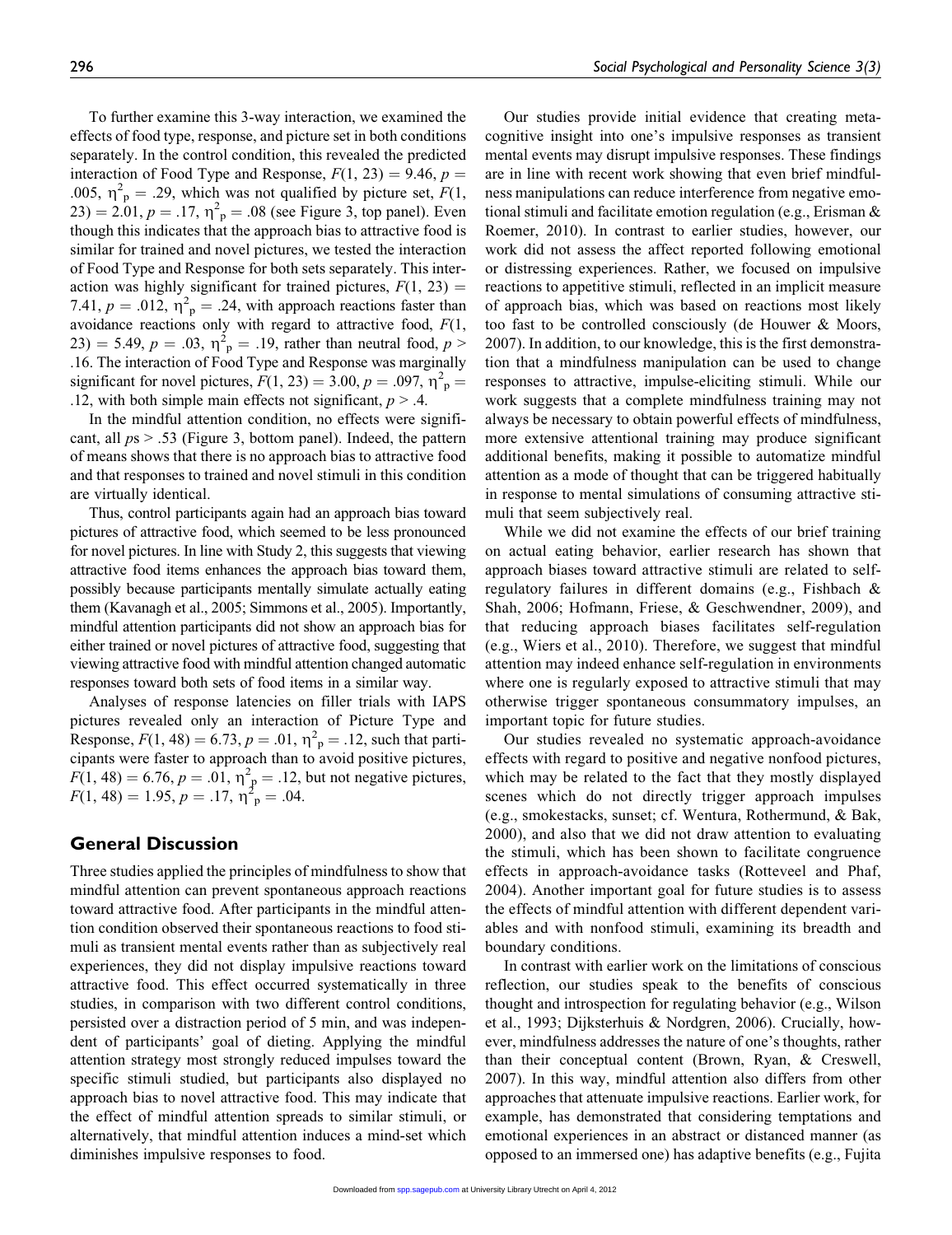& Han, 2009; Gross, 1998; Kober et al., 2010; Kross & Ayduk, 2008), and that consciously simulating consummatory experiences repeatedly can simulate the experience of habituation and thus reduce eating behavior (Morewedge et al., 2010). Similarly, focusing on nonconsummatory features of tempting stimuli has been shown to facilitate self-regulation (e.g., Hofmann, Deutsch, Lancaster, & Banaji, 2010; Mischel & Baker, 1975). Crucially, however, mindful attention is different from these approaches as it does not require participants to focus on the conceptual content of their thoughts in response to impulse-eliciting stimuli or to change this content but rather to focus on their more general representational status.

Specifically, mindfulness trains perceivers to observe their reactions to external stimuli and acknowledge them as passing mental states, thereby allowing one to separate the processing of a stimulus from one's reaction to it. With regard to attractive food, one may thus recognize that the desire one has for a certain food can be attributed to one's transient, incidental thoughts, rather than to the stimulus itself. Possibly, this change in attribution dissipates food impulses, as our results indicate. Future studies are needed to further examine the precise mechanisms underlying these effects. Our work suggests that mindful attention may constitute the rediscovery of an ancient, powerful tool for attenuating the impulses that lie at the roots of many of our self-control problems.

#### Acknowledgment

We would like to thank Esther Kleynen for useful comments on the mindful attention instructions.

#### Declaration of Conflicting Interests

The author(s) declared no potential conflicts of interest with respect to the research, authorship, and/or publication of this article.

#### Funding

The author(s) disclosed receipt of the following financial support for the research, authorship, and/or publication of this article: The research in this paper was supported by a grant (VENI-451-10-027) from the Netherlands Organization for Scientific Research, awarded to the first author.

#### **Notes**

- 1. We briefly checked whether participants understood our instructions and found that their understanding of thoughts as transient states of mind was generally high ( $M = 7.69$ ,  $SD = .84$  on a 9point scale).
- 2. Reaction time data were not strongly skewed, and a  $1/(X + 1)$ transformation and a log-transformation (Fazio, 1990) revealed essentially the same results, for example 3-way interaction after log-transformation  $F(1,38) = 12.53, p = .001, \eta_{p}^{2} = .25.$ Therefore, and for ease of interpretation, analyses of untransformed reaction times will be reported.
- 3. As part of an unrelated experiment, participants first had to indicate whether the person in a series of photos was older or younger than 25 years or liked a certain vegetable, and a subsequent lexical decision task assessed gender stereotypes.

4. The observed power for this effect was 0.62, following Faul, Erdfelder, Lang, and Buchner (2007).

#### References

- Adriaanse, M., de Ridder, D., & de Wit, J. (2009). Finding the critical cue: Implementation intentions to change one's diet work best when tailored to personally relevant reasons for unhealthy eating. Personality and Social Psychology Bulletin, 35, 60-71.
- Alberts, H. J. E. M., Mulkens, S., Smeets, M., & Thewissen, R. (2010). Coping with food cravings. Investigating the potential of a mindfulness-based intervention. Appetite, 55, 160-163.
- Baer, R. A. (2003). Mindfulness training as a clinical intervention: A conceptual and empirical review. Clinical Psychology: Science and Practice, 10, 125-143.
- Bamford, S., & Ward, R. (2008). Predispositions to approach and avoid are contextually sensitive and goal dependent. Emotion, 8, 174-183.
- Barsalou, L. W. (2002). Being there conceptually: Simulating categories in preparation for situated action. In N. L. Stein, P. J. Bauer, & M. Rabinowitz (Eds.), Representation, memory, and development: Essays in honor of jean mandler (pp. 1-19). Mahwah, NJ: Erlbaum.
- Barsalou, L. W. (2008). Grounded cognition. Annual Review of Psychology, 59, 617-645.
- Barsalou, L. W. (2009). Simulation, situated conceptualization, and prediction. Philosophical Transactions of the Royal Society of London: Biological Sciences, 364, 1281-1289.
- Berridge, K. C. (2001). Reward learning: Reinforcement, incentives, and expectations. In D. L. Medin (Ed.), The psychology of learning and motivation: Advances in research and theory. (Vol. 40, pp. 223-278). San Diego, CA: Academic Press.
- Bishop, S. R., Lau, M. A., Segal, Z. V., Buis, T., Anderson, N. D., Carlson, L., ... Devins, G. (2004). Mindfulness: A proposed operational definition. Clinical Psychology: Science and Practice, 11, 230-241.
- Broderick, P. (2005). Mindfulness and coping with dysphoric mood: Contrasts with rumination and distraction. Cognitive Therapy and Research, 29, 501-510.
- Breslin, F. C., Zack, M., & McMain, S. (2002). An informationprocessing analysis of mindfulness: Implications for relapse prevention in the treatment of substance abuse. Clinical Psychology: Science and Practice, 9, 275-299.
- Brown, K. W., & Ryan, R. M. (2003). The benefits of being present: Mindfulness and its role in psychological well-being. Journal of Personality and Social Psychology, 84, 822-848.
- Brown, K. W., Ryan, R. M., & Creswell, J. D. (2007). Mindfulness: Theoretical foundations and evidence for its salutary effects. Psychological Inquiry: An International Journal for the Advancement of Psychological Theory, 18, 211-237.
- Chambers, R., Lo, B., & Allen, N. (2008). The impact of intensive mindfulness training on attentional control, cognitive style, and affect. Cognitive Therapy and Research, 32, 303-322.
- Chambers, R., Gullone, E., & Allen, N. B. (2009). Mindful emotion regulation: An integrative review. Clinical Psychology Review, 29, 560-572.
- Cornell, C. E., Rodin, J., & Weingarten, H. (1989). Stimulus-induced eating when satiated. Physiology & Behavior, 45, 695-704.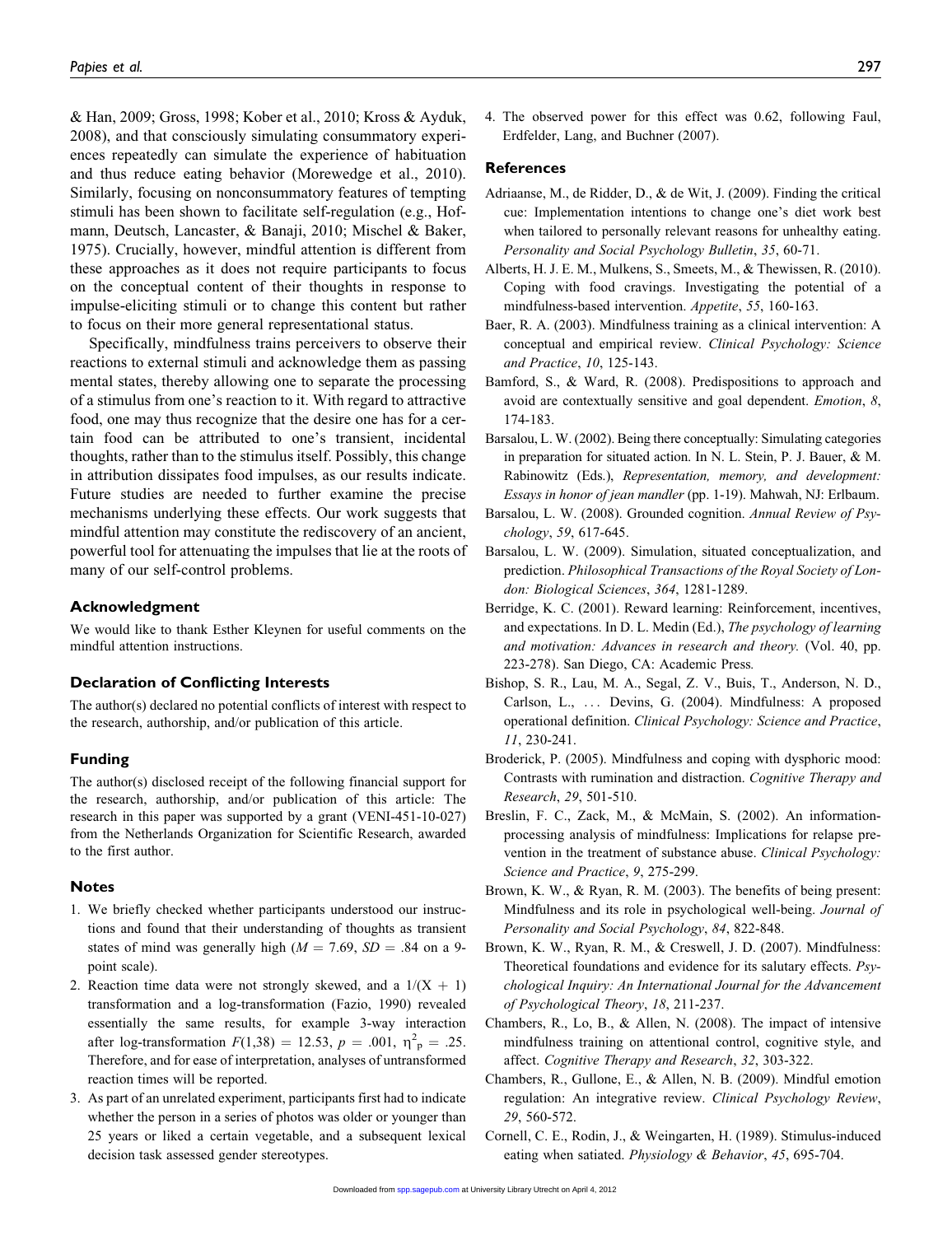- de Houwer, J., Crombez, G., Baeyens, F., & Hermans, D. (2001). On the generality of the affective Simon effect. Cognition and Emotion, 15, 189-206.
- de Houwer, J., & Moors, A. (2007). How to define and examine the implicitness of implicit measures. In B. Wittenbrink & N. Schwarz (Eds.), Implicit measures of attitudes: Procedures and controversies (pp. 179-194). New York, NY: Guilford.
- Dijksterhuis, A., & Nordgren, L. F. (2006). A theory of unconscious thought. Perspectives on Psychological Science, 1, 95-109.
- Erisman, S. M., & Roemer, L. (2010). A preliminary investigation of the effects of experimentally induced mindfulness on emotional responding to film clips. Emotion, 10, 72-82.
- Faul, F., Erdfelder, E., Lang, A.-G., & Buchner, A. (2007). G\*Power 3: A flexible statistical power analysis program for the social, behavioral, and biomedical sciences. Behavior Research Methods, 39, 175-191.
- Fedoroff, I. C., Polivy, J., & Herman, C. P. (1997). The effect of preexposure to food cues on the eating behavior of restrained and unrestrained eaters. Appetite, 28, 33-47.
- Fishbach, A., & Shah, J. Y. (2006). Self-Control in action: Implicit dispositions toward goals and away from temptations. Journal of Personality and Social Psychology, 90, 820-832.
- Fujita, K., & Han, H. A. (2009). Moving beyond deliberative control of impulses. Psychological Science, 20, 799-804.
- Gross, J. J. (1998). Antecedent- and response-focused emotion regulation: Divergent consequences for experience, expression, and physiology. Journal of Personality and Social Psychology, 74, 224-237.
- Herman, C. P., & Polivy, J. (1980). Restrained eating. In A. J. Stunkard (Ed.), Obesity (pp. 208-225). Philadelphia, PA: Saunders.
- Hill, J. O., & Peters, J. C. (1998). Environmental contributions to the obesity epidemic. Science, 280, 1371-1374.
- Hofmann, W., Deutsch, R., Lancaster, K., & Banaji, M. R. (2010). Cooling the heat of temptation: Mental self-control and the automatic evaluation of tempting stimuli. European Journal of Social Psychology, 40, 17-25.
- Hofmann, W., Friese, M., & Gschwendner, T. (2009). Men on the ''Pull'': Automatic approach-avoidance tendencies and sexual interest behavior. Social Psychology, 40, 73-78.
- Kabat-Zinn, J. (1990). Full catastrophe living: Using the wisdom of your body and mind to face stress, pain, and illness. New York, NY: Celacorte.
- Kabat-Zinn, J. (2003). Mindfulness-based interventions in context: Past, present, and future. Clinical Psychology: Science and Practice, 10, 144-156.
- Kavanagh, D. J., Andrade, J., & May, J. (2005). Imaginary relish and exquisite torture: The elaborated intrusion theory of desire. Psychological Review, 112, 446-467.
- Kober, H., Mende-Siedlecki, P., Kross, E. F., Weber, J., Mischel, W., Hart, C. L., & Ochsner, K. N. (2010). Prefrontal–striatal pathway underlies cognitive regulation of craving. Proceedings of the National Academy of Sciences, 107, 14811-14816.
- Koole, S. L., Govorun, O., Cheng, C. M., & Gallucci, M. (2009). Pulling yourself together: Meditation promotes congruence between implicit and explicit self-esteem. Journal of Experimental Social Psychology, 45, 1220-1226.
- Kross, E., & Ayduk, O. (2008). Facilitating adaptive emotional analysis: Distinguishing distanced-analysis of depressive experiences from immersed-analysis and distraction. Personality and Social Psychology Bulletin, 34, 924-938.
- Lang, P. J., Bradley, M. M., & Cuthbert, B. N. (2008). International affective picture system (IAPS): Affective ratings of pictures and instruction manual (Technical Report A-8). Gainesville, FL: University of Florida.
- Mischel, W., & Baker, N. (1975). Cognitive appraisals and transformations in delay behavior. Journal of Personality and Social Psychology, 31, 254-261.
- Moore, A., & Malinowski, P. (2009). Meditation, mindfulness and cognitive flexibility. Consciousness and Cognition, 18, 176-186.
- Morewedge, C. K., Huh, Y. E., & Vosgerau, J. (2010). Thought for food: Imagined consumption reduces actual consumption. Science, 330, 1530-1533.
- Niemiec, C. P., Brown, K. W., Kashdan, T. B., Cozzolino, P. J., Breen, W. E., Levesque-Bristol, C., & Ryan, R. M. (2010). Being present in the face of existential threat: The role of trait mindfulness in reducing defensive responses to mortality salience. Journal of Personality and Social Psychology, 99, 344-365.
- Nyklíček, I., & Kuijpers, K. F. (2008). Effects of mindfulness-based stress reduction intervention on psychological well-being and quality of life: Is increased mindfulness indeed the mechanism? Annals of Behavioral Medicine, 35, 331-340.
- Ortner, C. N. M., Kilner, S. J., & Zelazo, P. D. (2007). Mindfulness meditation and reduced emotional interference on a cognitive task. Motivation and Emotion, 31, 271-283.
- Papies, E. K., Stroebe, W., & Aarts, H. (2007). Pleasure in the mind: Restrained eating and spontaneous hedonic thoughts about food. Journal of Experimental Social Psychology, 43, 810-817.
- Papies, E. K., Stroebe, W., & Aarts, H. (2008). The allure of forbidden food: On the role of attention in self-regulation. Journal of Experimental Social Psychology, 44, 1283-1292.
- Rotteveel, M., & Phaf, R. H. (2004). Automatic affective evaluation does not automatically predispose for arm flexion and extension. Emotion, 4, 156-172.
- Shapiro, S. L., Schwartz, G. E., & Bonner, G. (1998). Effects of mindfulness-based stress reduction on medical and premedical students. Journal of Behavioral Medicine, 21, 581-599.
- Simmons, W., Martin, A., & Barsalou, L. (2005). Pictures of appetizing foods activate gustatory cortices for taste and reward. Cerebral Cortex, 15, 1602-1608.
- Strack, F., & Deutsch, R. (2004). Reflective and impulsive determinants of social behavior. Personality and Social Psychology Review, 8, 220-247.
- Teasdale, J. D. (1999). Metacognition, mindfulness and the modification of mood disorders. Clinical Psychology & Psychotherapy, 6, 146-155.
- Teasdale, J. D., Segal, Z. V., Williams, J. M. G., Ridgeway, V. A., Soulsby, J. M., & Lau, M. A. (2000). Prevention of relapse/ recurrence in major depression by mindfulness-based cognitive therapy. Journal of Consulting and Clinical Psychology, 68, 615-623.
- Verplanken, B., & Faes, S. (1999). Good intentions, bad habits, and effects of forming implementation intentions on healthy eating. European Journal of Social Psychology, 29, 591-604.